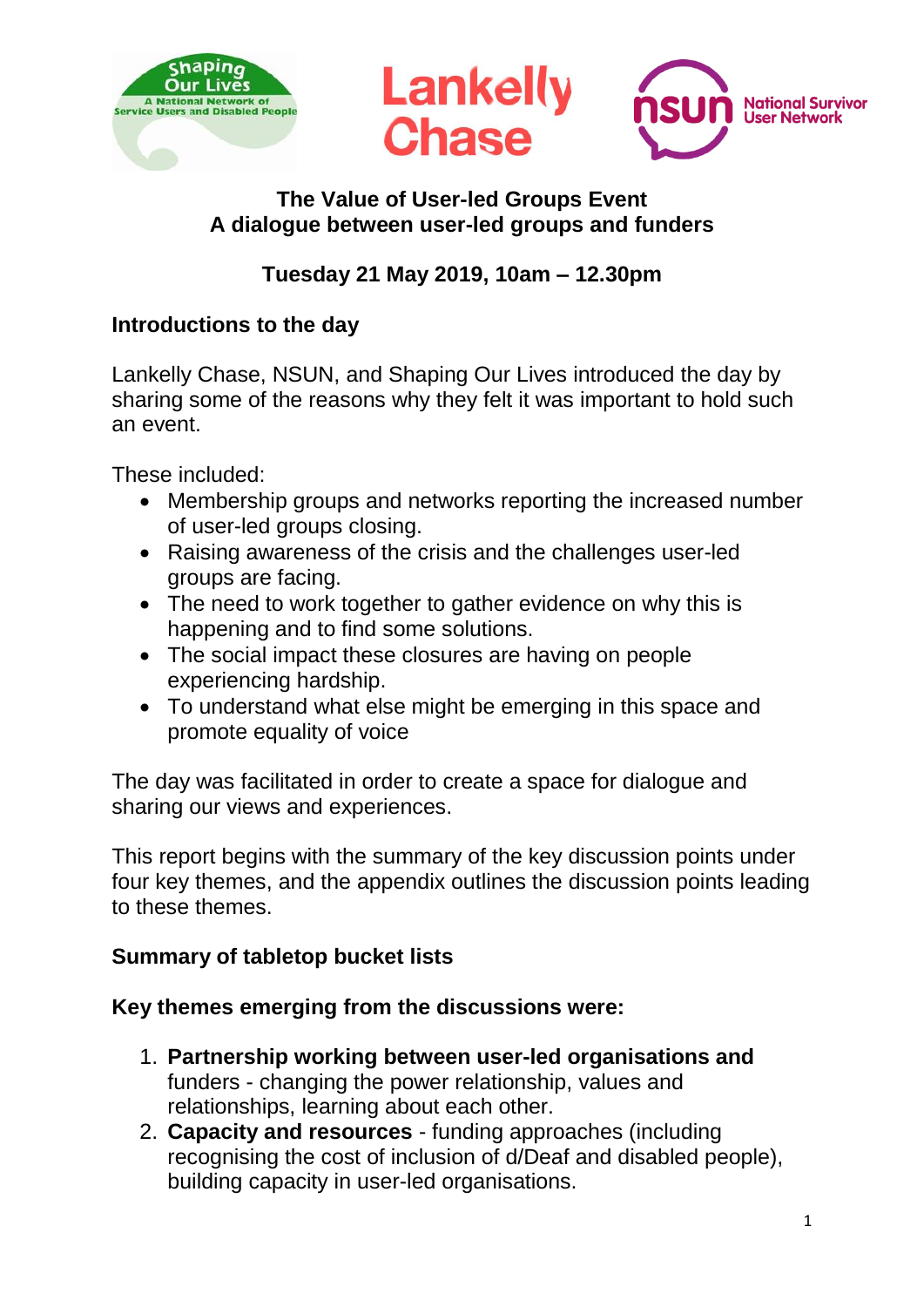- 3. **Standards**  raise awareness of the standards and principles of inclusive user involvement.
- 4. **Social change** shared objectives, promoting leadership and challenging barriers.

**Actions and ideas from the tables have been organised under the four themes.** The table invites attendees to take ownership of their ideas and actions points and confirm their intention to be a lead / sub group member.

**1. Partnership working between user-led organisations and funders** - changing the power relationship, values and relationships, learning about each other.

**Ideas and suggested actions:**

- Regular joint forum/network meetings
- Joint communications, raising awareness
- Mentoring and secondment opportunities
- Dedicated support and funding for ULOs
- Discreet funding for development opportunities
- Development of strategic relationships between funders and ULOS
- Joint research and campaign network

**Next steps - Lead and sub-group members:**

•

**2. Capacity and resources** - funding approaches (including recognising the cost of inclusion of d/Deaf and disabled people), building capacity in user-led organisations.

**Ideas and suggested actions:**

- Crowd funding (from established funders) for capacity support
- Ring-fenced assets for ULOs
- Raising awareness of access costs and setting principles (not a project cost but an essential overhead)
- How do we measure and evaluate outcomes of inclusive involvement and user-led work
- Address working with BAME ULOs and the most marginalised and under-represented groups
- Promoting large provider organisations commissioning user-led groups to deliver involvement of d/Deaf and Disabled People
- Work with non-user-led organisations to develop ethical policies and practice to encourage supportive working with ULOs
- Application processes and capacity building within user-led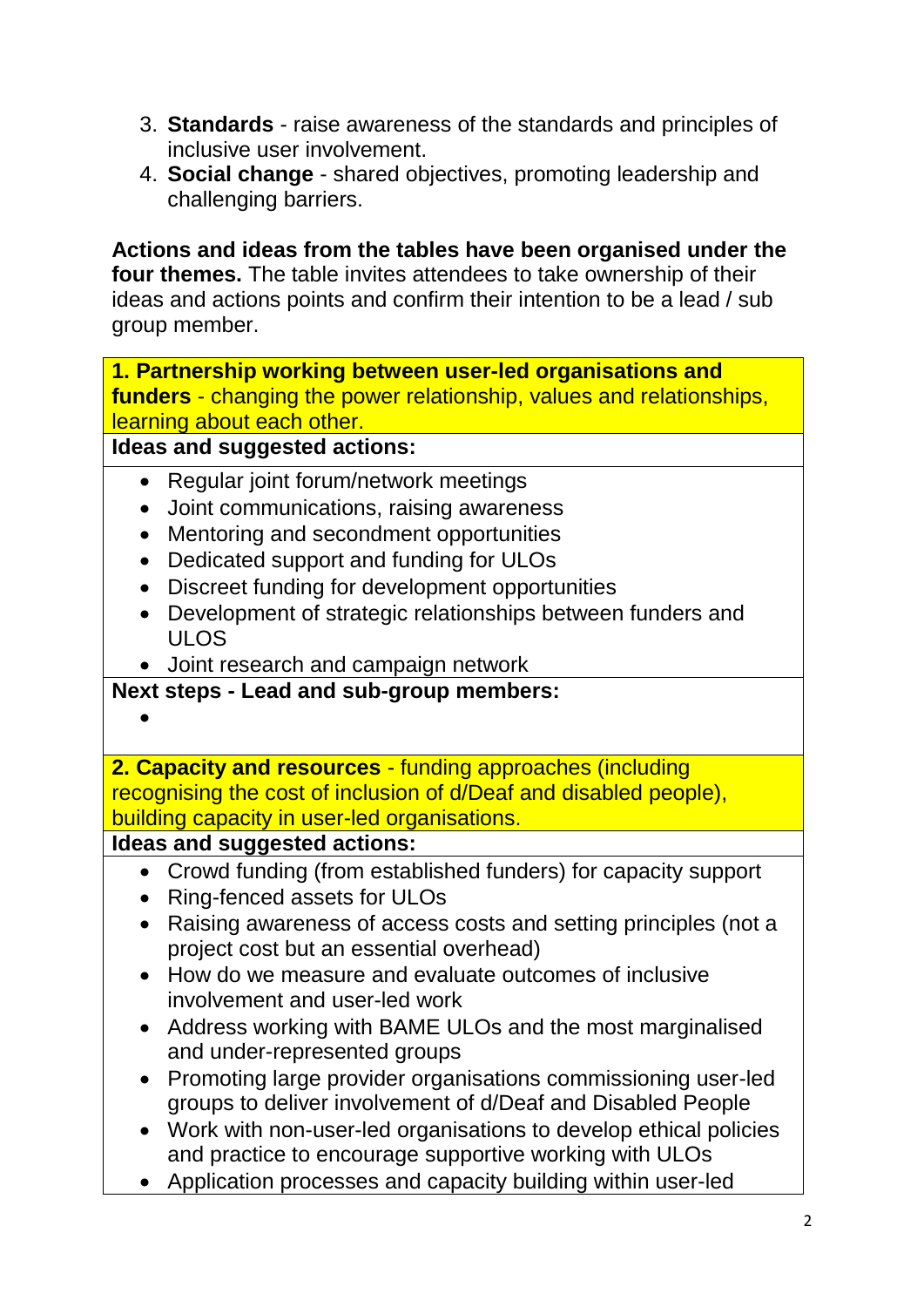| organisations                                                               |
|-----------------------------------------------------------------------------|
| Re-defining risk<br>$\bullet$                                               |
| Fund legal support and challenges and mediation<br>$\bullet$                |
| Pooled resources between funders to provide access to support               |
| for ULOs to make applications                                               |
| Support pooling of resources for technical help between ULOs,               |
| e.g. HR, fundraising, communications etc.                                   |
| Next steps - Lead and sub-group members:                                    |
|                                                                             |
|                                                                             |
| 3. Standards - raise awareness of the standards and principles of           |
| inclusive user involvement.                                                 |
| Ideas and suggested actions:                                                |
| Using user-led resources widely in funded work such as 4Pi<br>$\bullet$     |
| model, Shaping Our Lives guides to inclusive involvement etc.               |
| Promoting adherence to user-led standards to other funders and<br>$\bullet$ |
| provider organisations                                                      |
| Co-produced national standards/charter                                      |
| Joint approach to evaluating user involvement<br>$\bullet$                  |
| Education and awareness building                                            |
| Best practice examples                                                      |
| Next steps - Lead and sub-group members:                                    |
|                                                                             |
|                                                                             |
| 4. Social change - shared objectives, promoting leadership and              |
| challenging barriers.                                                       |
| Ideas and suggested actions:                                                |
| Independent representation, mentoring and mediation by funders              |
| between user-led groups and other funders such as local                     |
| government                                                                  |
| Recognition, support and investment in user-led research<br>$\bullet$       |
| Building trust and respect of user-led perspectives<br>$\bullet$            |
| <b>Developing leaders</b>                                                   |
| Strategies for combatting power imbalances                                  |
| Defining and supporting social change by user-led groups                    |
| Inclusion of user-led organisations as a recognised and critical            |
| sector (e.g. in NCVO Almanac)                                               |
| Next steps - Lead and sub-group members:                                    |
|                                                                             |
|                                                                             |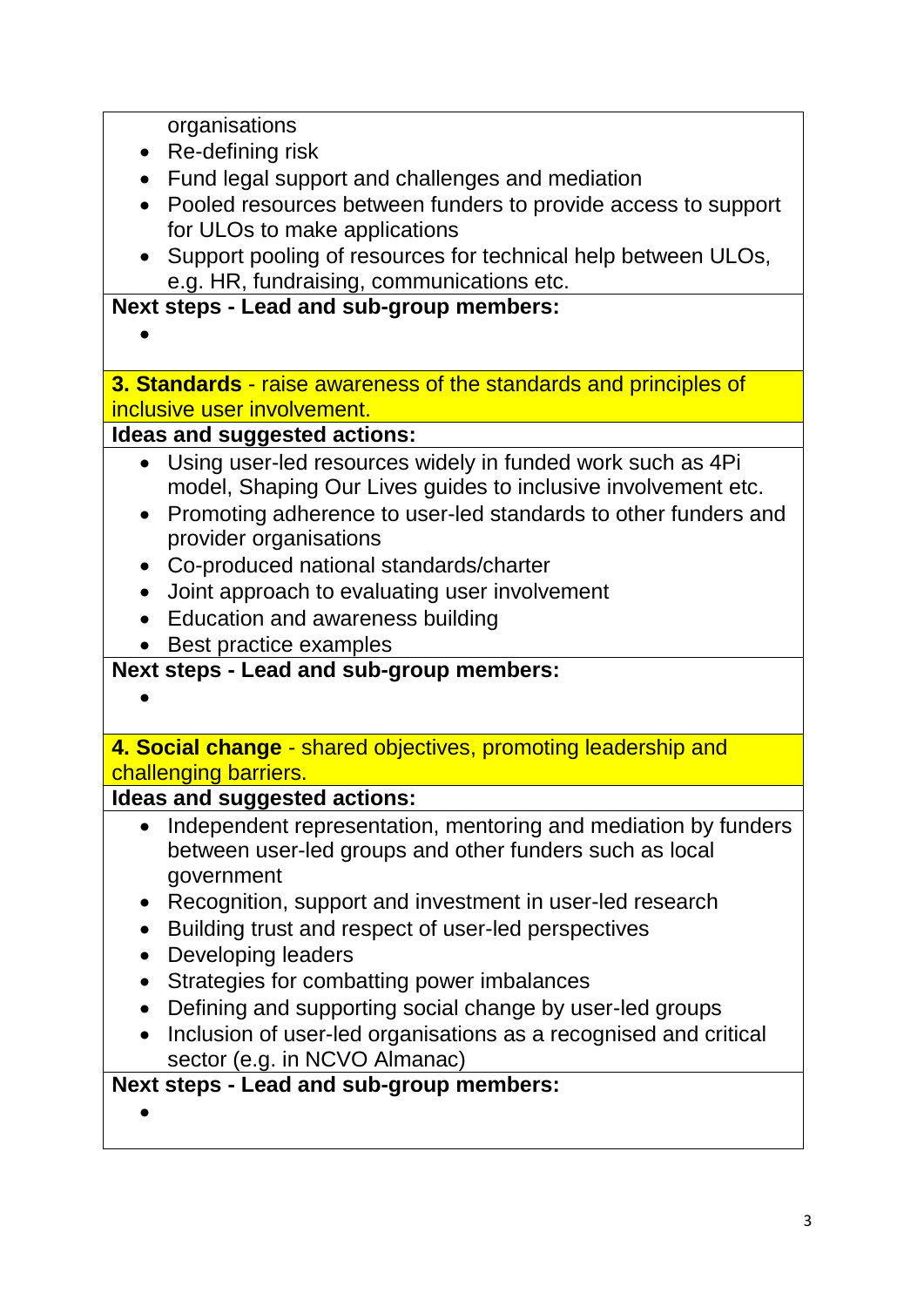## Appendix

The facilitators explained the purpose of the day as creating a space for dialogue and sharing our views and experiences.

The following aims to capture the overview of the first section of the morning

Ground rules for the session were discussed with an emphasis on creating a safe and open space, to be in a listening and building mode and assuming good intent.

The session started with people having discussions within their user-led groups' and funders' 'camps' about the current state - responding to the following questions:

- 1. What do you most care about?
- 2. What is challenging?
- 3. What support or understanding do you need from the other group?

#### **Some initial points raised in the large group included:**

- There needs to be a network for ULOs like the funders' network
- People left without any care or support is putting more pressure on GPs, leading to more hardship, homelessness, loss of benefits or ending up in prison. It's a false economy!
- Less support in the community as user-led groups disappear
- Social and political issues and hostile attitudes are having an impact
- Groups are often cut off from each other and have limited capacity to participate
- Trusts and larger charities often working in conflict and competition with user-led groups; there continues to be a bias towards bigger non ULO organisations in the distribution of funding
- User-led groups compromised or punished (withdrawal of funding) if unfavorable reports are produced or they speak out against other organisations or bodies
- Groups are often cut off from each other and have limited capacity to participate
- ULOs have changed and saved people's lives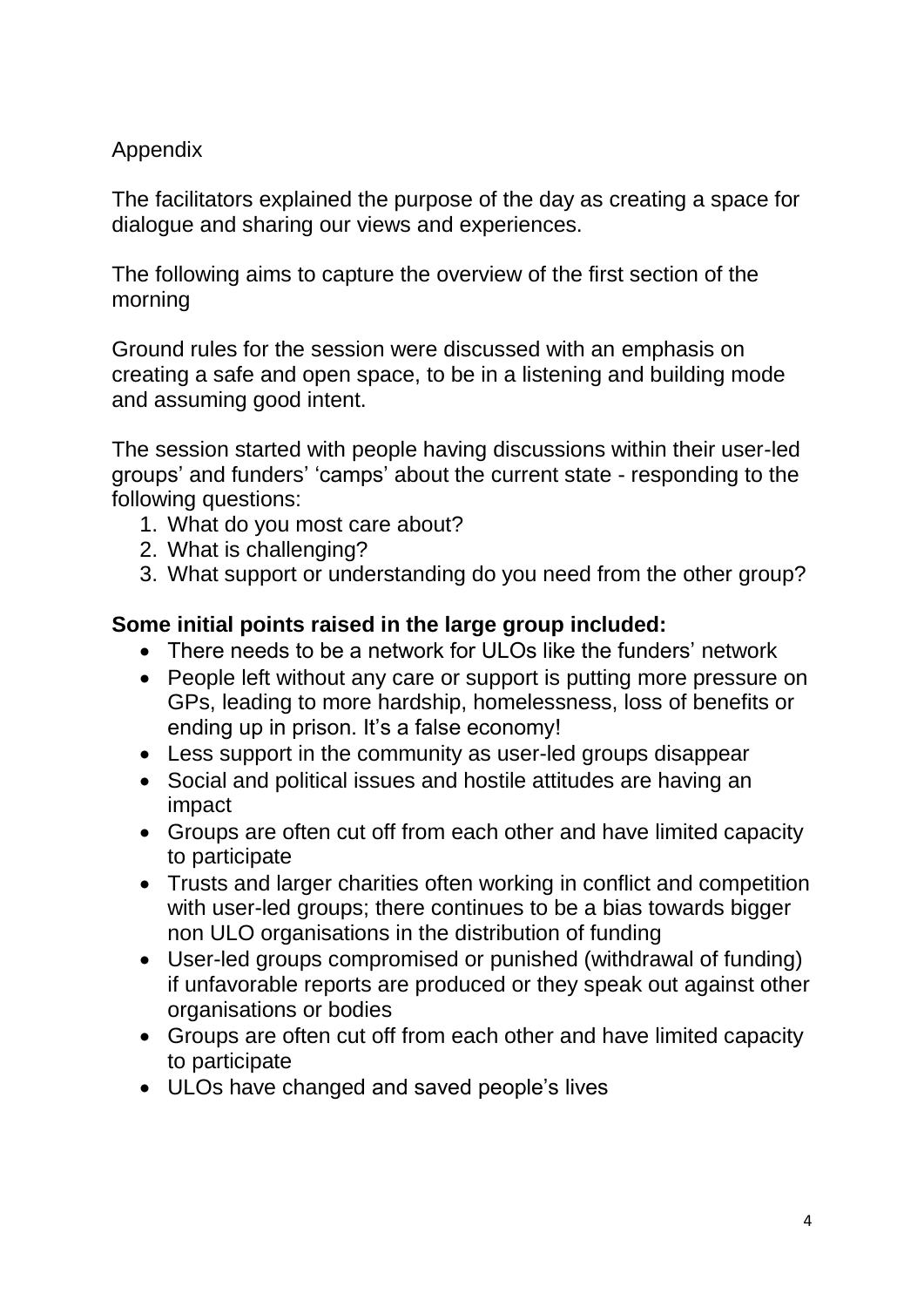## **Feedback from the funders' camp**

### **1. What do you most care about?**

- Redressing the power imbalance
- Money being used most effectively
- Meeting need and positive social change
- Reaching marginalized / overlooked communities
- Involving people to help make the right decisions
- What has led to the decline of ULOs?
- Equality of voice race equality organisations aren't led by white people so why are disability organisations led by non-disabled people

## **2. What is challenging?**

- Knowing that there are fewer opportunities and routes to funding for ULOS
- The amount of energy and strength needed to create system change around extreme disadvantage
- Feeling conflicted and guilty about the power funders hold
- Some funders having a paternalistic attitude
- Increasingly funders have their own funding agendas or strategies rather than being able to respond to the concerns of ULOs and service users
- The restrictions within some organisations and how decisions are made
- Equality of voice Race equality orgs aren't led by white people so but disability organisations led by non-disabled people

### **3. What support or understanding do you need from the other group?**

- Changing the perception of limitless funds
- Understanding the limitations and the position of funders in awarding and declining funding
- Help from ULOs to reflect on whether funders include enough about the values of being user-led in assessment criteria – is it being valued and reflected enough? Is there equality of voice?
- Help from ULOs to decide what funders' priorities should be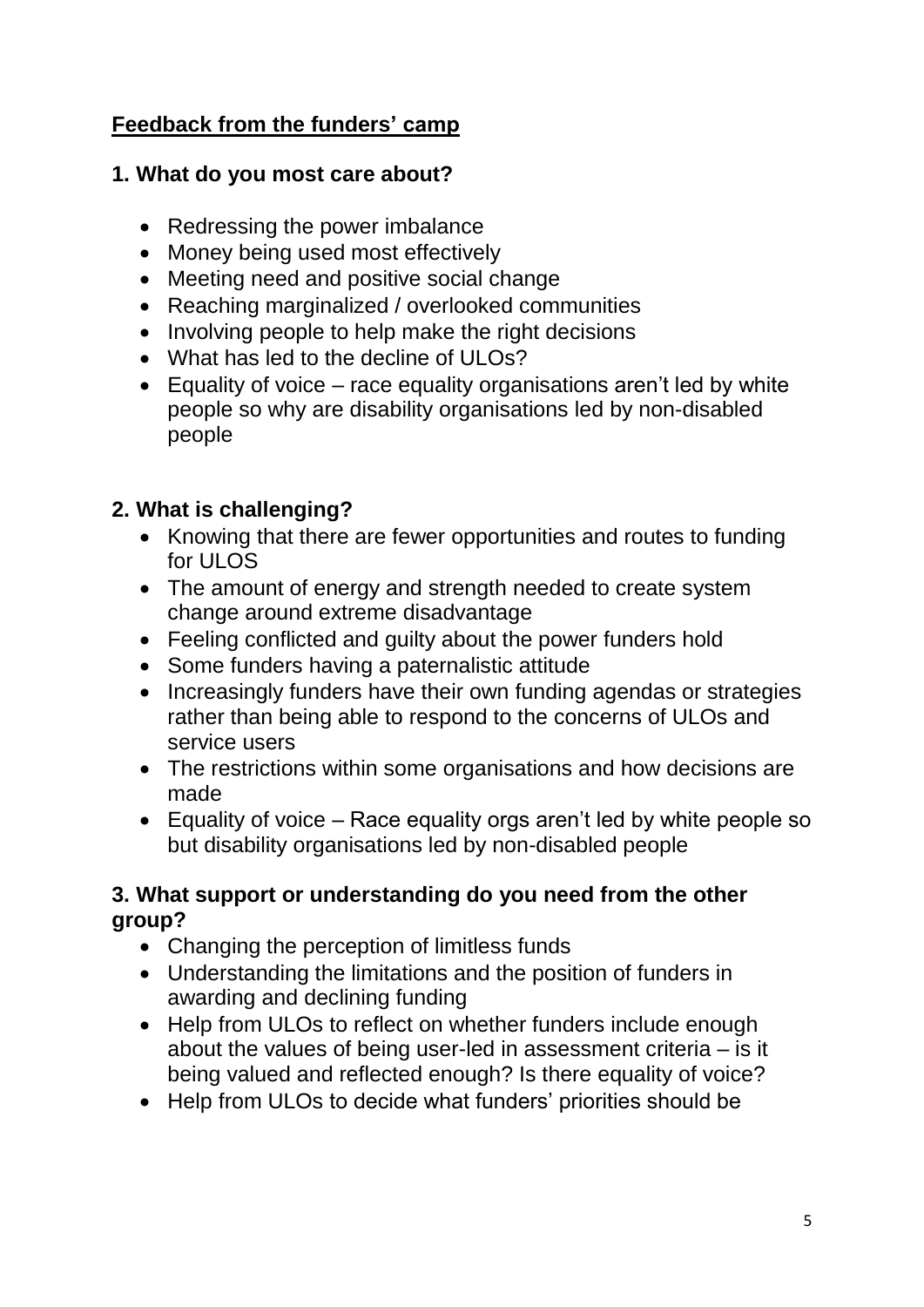# **Feedback from the user-led groups' camp**

## **1. What do you most care about?**

- Care about humanitarian issues people on the ground losing benefits, homeless etc.
- Fighting for our rights
- Appropriation of language, not authentic peer support, recovery, user-led, co-production etc.
- People should be allowed to speak for themselves e.g. when the views of people with learning difficulties are needed people go to non-user led organisations.
- Being as effective and impactful as possible being unique and transformative

## **2. What is challenging?**

- Larger organisations competing with ULOs or being hostile towards them, there's a real power imbalance
- Having to tell people and organisations things they don't want to hear – often the results of our work aren't published
- Punitive approach to anyone who speaks out.
- Harder for ULOs to prove effectiveness and their worth time constraints and capacity
- Harder for ULOs to gain visibility, for example, in the media and with policymakers
- The business side of things don't always have the level skills and experience funders expect
- Cost of providing accessibility e.g. for D/deaf people
- Frustration at lack of community (ERT) representatives
- The conflicts of interest between being a provider and being a  $ULO$

### **3. What support or understanding do you need from the other group?**

- Funders really understanding what the unique role of ULOs is
- Funds being applied equally
- Feedback knowing what funders learn from our reports and what they're going to do with the learning
- Joint learning across funders about some of the issues and how they can feed these back to government
- A shared understanding of how complicated and difficult things are for ULOs